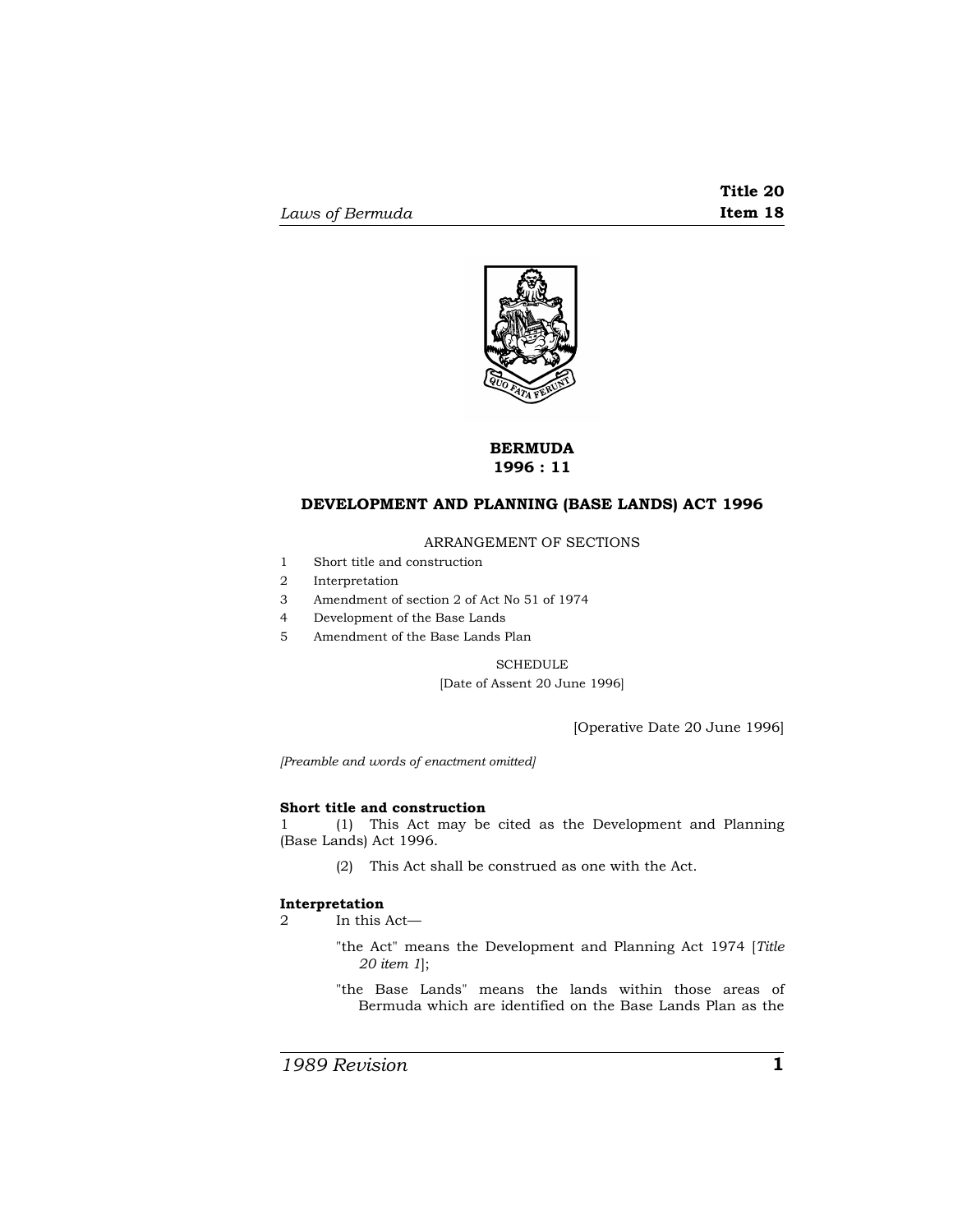#### **DEVELOPMENT AND PLANNING (BASE LANDS) ACT 1996**

St. David's Special Development Zone, the George's Bay Special Development Zone, the Tudor Hill Special Development Zone and the Daniel's Head Special Development Zone;

"the Base Lands Plan" means the Development Plan, entitled "A Development Plan for the Former Military Bases" and signed by the Minister, which is on deposit, and available during normal office hours for public inspection, at the Office of the Minister.

# **Amendment of section 2 of Act No 51 of 1974**

3 [omitted]

#### **Development of the Base Lands**

4 (1) Notwithstanding any provision to the contrary made in or under the Act but subject to section 5 of this Act, it is lawful for the Base Lands to be developed and used in accordance with the Base Lands Plan; and that Plan has effect by virtue of this subsection as a development plan under the Act in relation to those Lands.

(2) Without prejudice to the generality of subsection (1) above, it is declared for the avoidance of doubt that, as respects those Lands—

- (a) subject to subsection (3), the said subsection (1) overrides any provision of Part III of the Act, to the extent that the said subsection (1) is inconsistent with that provision, as respects the manner in which a development plan is to be prepared or approved or otherwise dealt with under the Act;
- (b) the said subsection (1), or anything done under the authority of that subsection, overrides any provision of a development plan, being a development plan in being immediately before the commencement of this Act, to the extent that that subsection, or the thing done under its authority, is inconsistent with that provision; and
- (c) nothing in this Act repeals or modifies or otherwise affects any provision of Part IV of the Act (Control of Development of Land) or any other provision of the Act, or made under the Act, which stipulates that planning permission is required for development of any land or which otherwise regulates such permission.

(3) Subsection (1) of section 9 of the Act applies in relation to the Base Lands so that the review of the development plan entitled "The Bermuda Plan 1992" which is due to be made under that subsection next after the commencement of this Act shall include proposals for the development and use of the Base Lands as part of that review.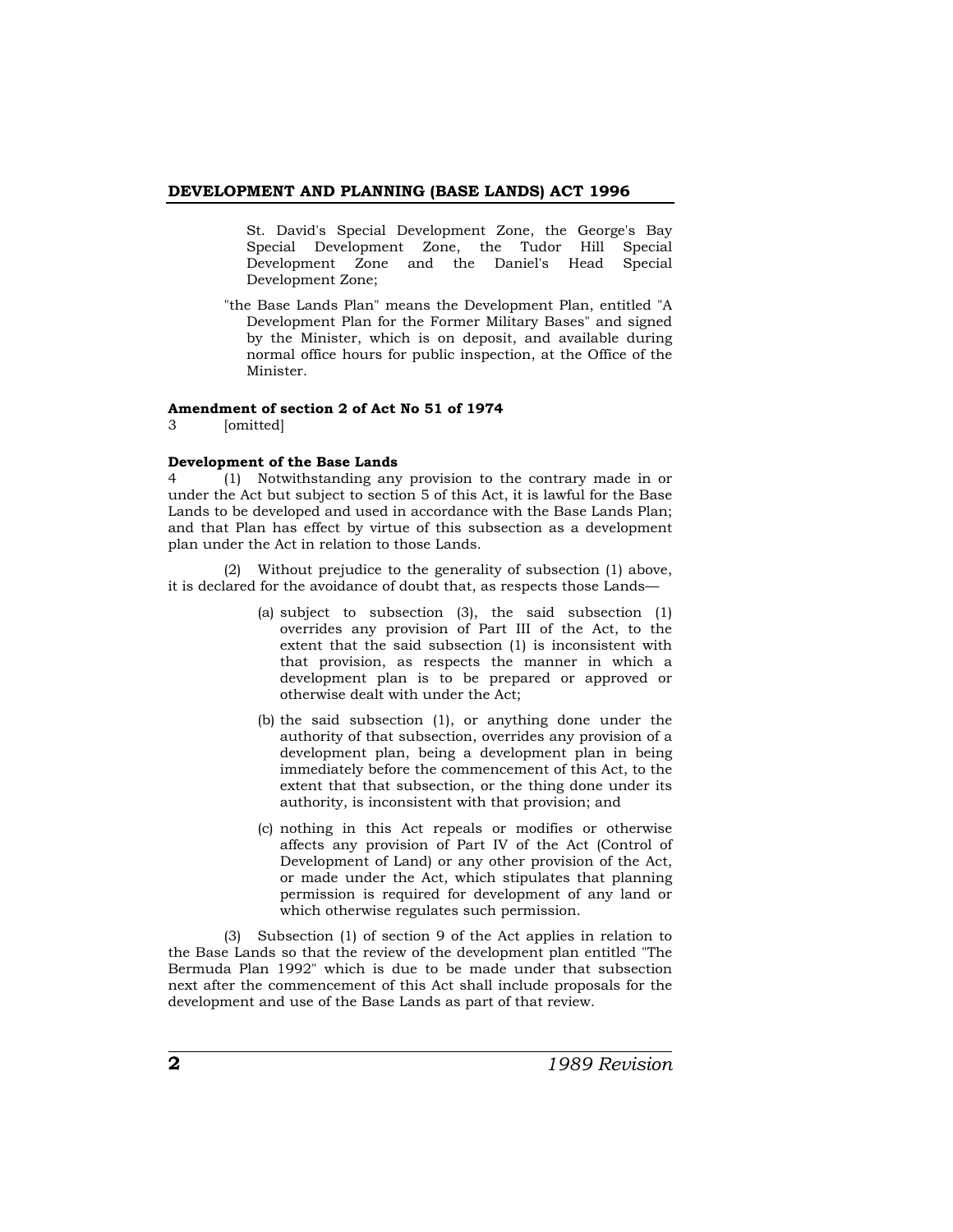|                 | Title 20 |
|-----------------|----------|
| Laws of Bermuda | Item 18  |

# **Amendment of the Base Lands Plan**

5 (1) Notwithstanding anything to the contrary in the Act, the special provisions in the Schedule have effect for the purpose of enabling the Base Lands Plan to be amended.

(2) Subsection (1) above ceases to have effect as soon as the Minister submits to the Legislature the report under subsection (1) of section 9 of the Act on the review referred to in subsection (3) of section 4 of this Act.